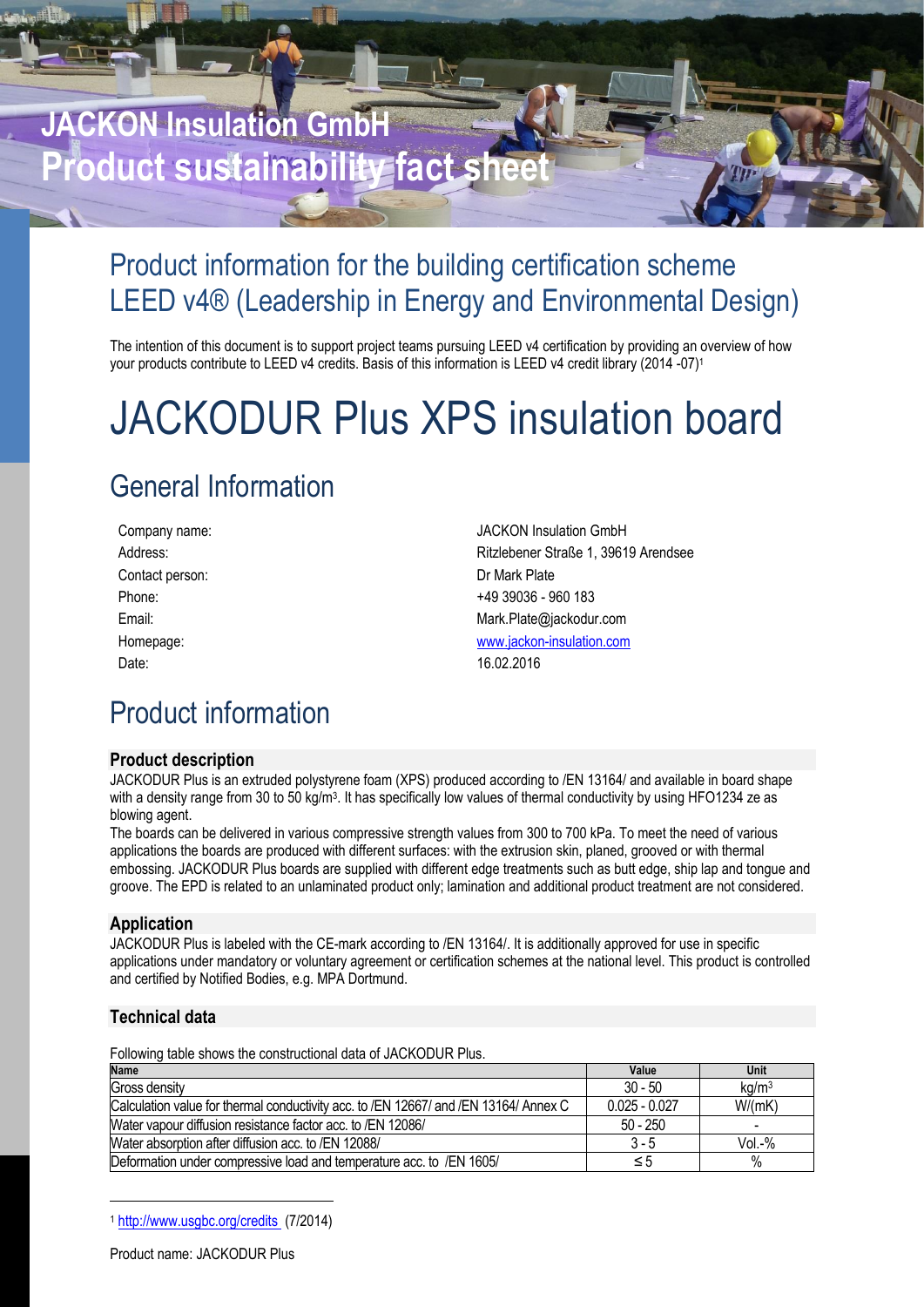# **JACKON Insulation GmbH Product sustainability fact sheet**

| Compressive stress or strength at 10% deflection acc. to /EN 826/  | $300 - 700$   | kPa      |
|--------------------------------------------------------------------|---------------|----------|
| Compressive modulus of elasticity acc. to /EN 826/                 | 10000 - 40000 | kPa      |
| Tensile strength perpendicular to faces acc. to /EN 1607/          | $100 - 400$   | kPa      |
| Compressive creep/long-term compressive strength acc. to /EN 1606/ | < 250         | kPa      |
| Freeze-thaw resistance acc. to /EN 12091/                          | ≤             | $Vol.-%$ |
| Dimensional stability acc. to /EN 1604/                            | $\leq 5$      | $\%$     |
| A C C C C C C C C CONTINUES                                        |               |          |

Acoustic properties are not relevant for JACKODUR Plus.

### **Product declarations**

Environmental product declaration Number EPD-JAI-20150249-IBC1-EN

Program operator **Institute Construction and Environment (IBU - Institute** Bauen und Umwelt e.V.), Berlin, Germany Author of the LCA **PE INTERNATIONAL AG, Leinfelden-Echterdingen**, **Germany** 

## Materials and Resources (MR)

#### Summary

Materials and Resources credits encourage using sustainable building materials and reducing waste. Indoor environmental quality credits promote better indoor air quality and access to daylight and views.

#### **Building product disclosure and optimization - environmental product declarations**

#### *Intent of this credit*

To encourage the use of products and materials for which life-cycle information is available and that have environmentally, economically, and socially preferable life-cycle impacts. To reward project teams for selecting products from manufacturers who have verified improved environmental life-cycle impacts.

Product information for the declared product within this credit:

| Item                                                                        | Value                                                                                                                                   |
|-----------------------------------------------------------------------------|-----------------------------------------------------------------------------------------------------------------------------------------|
| Critically reviewed LCA acc. to ISO 14044?                                  | ves                                                                                                                                     |
| Reviewer                                                                    | Institute Construction and Environment (IBU - Institut Bauen)<br>und Umwelt e.V.), Berlin, Germany                                      |
| Download link of the document/study                                         | http://construction-environment.com/hp11212/EPD-<br>Overview.htm → search for product JACKODUR plus                                     |
| Industry-wide (generic) EPD (Type III, including<br>external verification)? | no                                                                                                                                      |
| Product specific EPD (Type III, including external<br>verification)?        | yes                                                                                                                                     |
| EPD program operator                                                        | Institute Construction and Environment (IBU - Institut Bauen)<br>und Umwelt e.V.), Berlin, Germany;<br>www.construction-environment.com |
| EPD program operator country                                                | Germany                                                                                                                                 |
| EPD number                                                                  | EPD-JAI-20150249-IBC1-EN                                                                                                                |
| Declared unit                                                               | 1 m <sup>2</sup> JACKODUR Plus; 100 mm (3.84 kg/m <sup>2</sup> )                                                                        |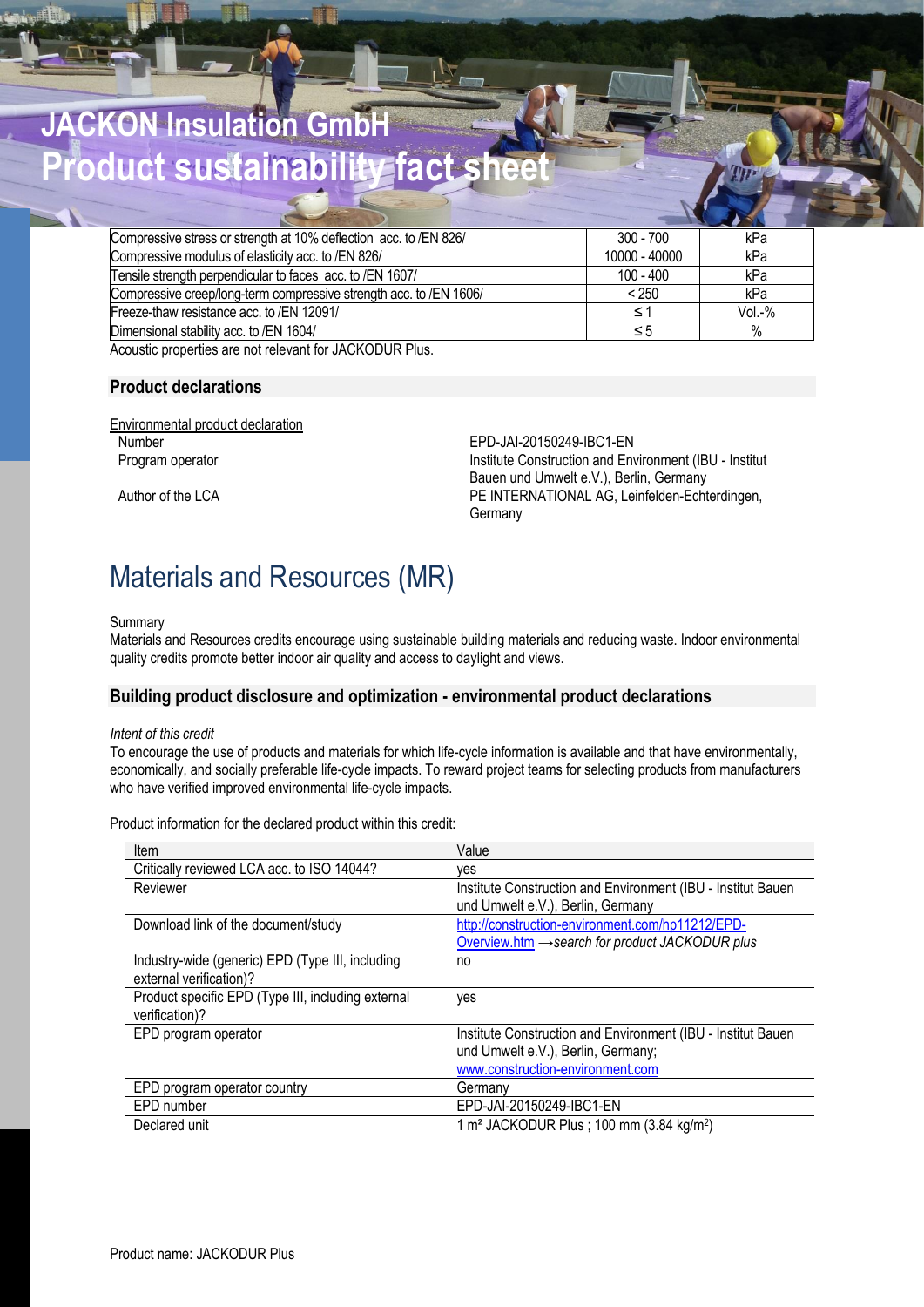# **JACKON Insulation GmbH Product sustainability fact she**

## **Results of the LCA – ENVIRONMENTAL IMPACTS:**

| Life cycle stages                           | <b>PRODUCT</b><br><b>STAGE</b> | <b>CONSTRUCT</b><br><b>ION</b><br><b>PROCESS</b><br><b>STAGE</b>                                               |                | <b>END OF LIFE STAGE</b> |             |                | <b>BENEFITS AND</b><br><b>LOADS BEYOND</b><br>THE SYSTEM<br><b>BOUNDARYS</b> |
|---------------------------------------------|--------------------------------|----------------------------------------------------------------------------------------------------------------|----------------|--------------------------|-------------|----------------|------------------------------------------------------------------------------|
| Declared life cycle                         |                                |                                                                                                                |                |                          |             |                |                                                                              |
| stages (standard DIN                        | $A1-A3$                        | A4                                                                                                             | C <sub>2</sub> | C4/1                     | C4/2        | D <sub>1</sub> | D <sub>2</sub>                                                               |
| EN 15804)                                   |                                |                                                                                                                |                |                          |             |                |                                                                              |
| GWP [kg CO2-eq.]                            | 13.00                          | 0.65                                                                                                           | 0.09           | 0.28                     | 12.70       | 0.00           | $-6.07$                                                                      |
| ODP [kg CFC11-eq.]                          | 6.34E-7                        | 2.65E-12                                                                                                       | 3.32E-13       | 1.19E-11                 | 3.32E-11    | 0.00           | $-2.07E-9$                                                                   |
| AP [kg SO <sub>2-eq.]</sub>                 | 8.63E-2                        | 1.80E-3                                                                                                        | 2.64E-4        | 8.13E-4                  | 7.80E-4     | 0.00           | $-1.61E-2$                                                                   |
| EP [kg $PO43 - eq.$ ]                       | 4.48E-3                        | 4.46E-4                                                                                                        | 6.57E-5        | 7.57E-4                  | 1.55E-4     | 0.00           | $-1.09E-3$                                                                   |
| POCP [kg C <sub>2</sub> H <sub>4</sub> eq.] | $1.01E-2$                      | $-5.20E - 4$                                                                                                   | -7.65E-5       | $1.01E - 4$              | $9.22E - 5$ | 0.00           | $-1.32E-3$                                                                   |
| ADPE [kg Sb eq.]                            | $2.33E-5$                      | $2.53E-8$                                                                                                      | 3.72E-9        | 5.37E-8                  | $1.71E - 7$ | 0.00           | $-6.10E - 7$                                                                 |
| ADPF [MJ]                                   | 339.00                         | 8.87                                                                                                           | 1.31           | 4.00                     | 1.40        | 0.00           | $-85.20$                                                                     |
|                                             |                                | GWP = Global warming potential; ODP = Depletion potential of the stratospheric ozone layer; AP = Acidification |                |                          |             |                |                                                                              |

Caption

potential of land and water; EP = Eutrophication potential; POCP = Formation potential of tropospheric ozone photochemical oxidants; ADPE = Abiotic depletion potential for non-fossil resources; ADPF = Abiotic depletion potential for fossil resources

### **Results of the LCA – RESOURCE USE:**

| Life cycle<br>stages          | <b>PRODUCT</b><br><b>STAGE</b> | <b>CONSTRUCTION</b><br>PROCESS STAGE |                | <b>END OF LIFE STAGE</b> |                          | <b>BENEFITS AND</b><br>LOADS BEYOND<br>THE SYSTEM<br><b>BOUNDARYS</b> |                |
|-------------------------------|--------------------------------|--------------------------------------|----------------|--------------------------|--------------------------|-----------------------------------------------------------------------|----------------|
| Declared life<br>cycle stages |                                |                                      |                |                          |                          |                                                                       |                |
| (standard DIN<br>EN 15804)    | $A1-A3$                        | A4                                   | C <sub>2</sub> | C4/1                     | C4/2                     | D <sub>1</sub>                                                        | D <sub>2</sub> |
| PE total [MJ]                 | 369.20                         | 9.40                                 | 1.38           | 4.42                     | 1.79                     | 0.00                                                                  | $-114.40$      |
| PERE IMJI                     | 12.20                          | ٠                                    | ٠              | $\overline{\phantom{a}}$ | $\overline{\phantom{0}}$ | ۰                                                                     |                |
| PERM [MJ]                     | 0.00                           | ٠                                    | -              | $\overline{\phantom{a}}$ | $\overline{\phantom{0}}$ | ۰                                                                     | ۰              |
| <b>PERT [MJ]</b>              | 12.20                          | 0.50                                 | 0.07           | 0.24                     | 0.16                     | 0.00                                                                  | $-10.40$       |
| PENRE [MJ]                    | 203.00                         | ٠                                    | ٠              | $\overline{\phantom{a}}$ | $\blacksquare$           | $\overline{\phantom{a}}$                                              |                |
| <b>PENRM [MJ]</b>             | 154.00                         | $\blacksquare$                       | ٠              | $\blacksquare$           | $\blacksquare$           |                                                                       |                |
| <b>PENRT [MJ]</b>             | 357.00                         | 8.90                                 | 1.31           | 4.18                     | 1.63                     | 0.00                                                                  | $-104.00$      |
| SM [kg]                       | 0.00                           | 0.00                                 | 0.00           | 0.00                     | 0.00                     | 0.00                                                                  | 0.00           |
| <b>RSF [MJ]</b>               | 0.00                           | 0.00                                 | 0.00           | 0.00                     | 0.00                     | 0.00                                                                  | 0.00           |
| <b>NRSF [MJ]</b>              | 0.00                           | 0.00                                 | 0.00           | 0.00                     | 0.00                     | 0.00                                                                  | 0.00           |
| FW [m <sup>3</sup> ]          | 5.44E-2                        | 8.72E-4                              | 1.28E-4        | 1.15E-5                  | 2.46E-2                  | $0.00E + 0$                                                           | $-2.10E-2$     |

PE total = Total use of primary energy resources (=PERT+PENRT); PERE = Use of renewable primary energy excluding renewable primary energy resources used as raw materials; PERM = Use of renewable primary energy resources used as raw materials; PERT = Total use of renewable primary energy resources; PENRE = Use of non-renewable primary energy excluding non-renewable primary energy resources used as raw materials; PENRM = Use of non-renewable primary energy resources used as raw materials; PENRT = Total use of non-renewable primary energy resources; SM = Use of secondary material; RSF = Use of renewable secondary fuels; NRSF = Use of non-renewable secondary fuels; FW = Use of net fresh water

Caption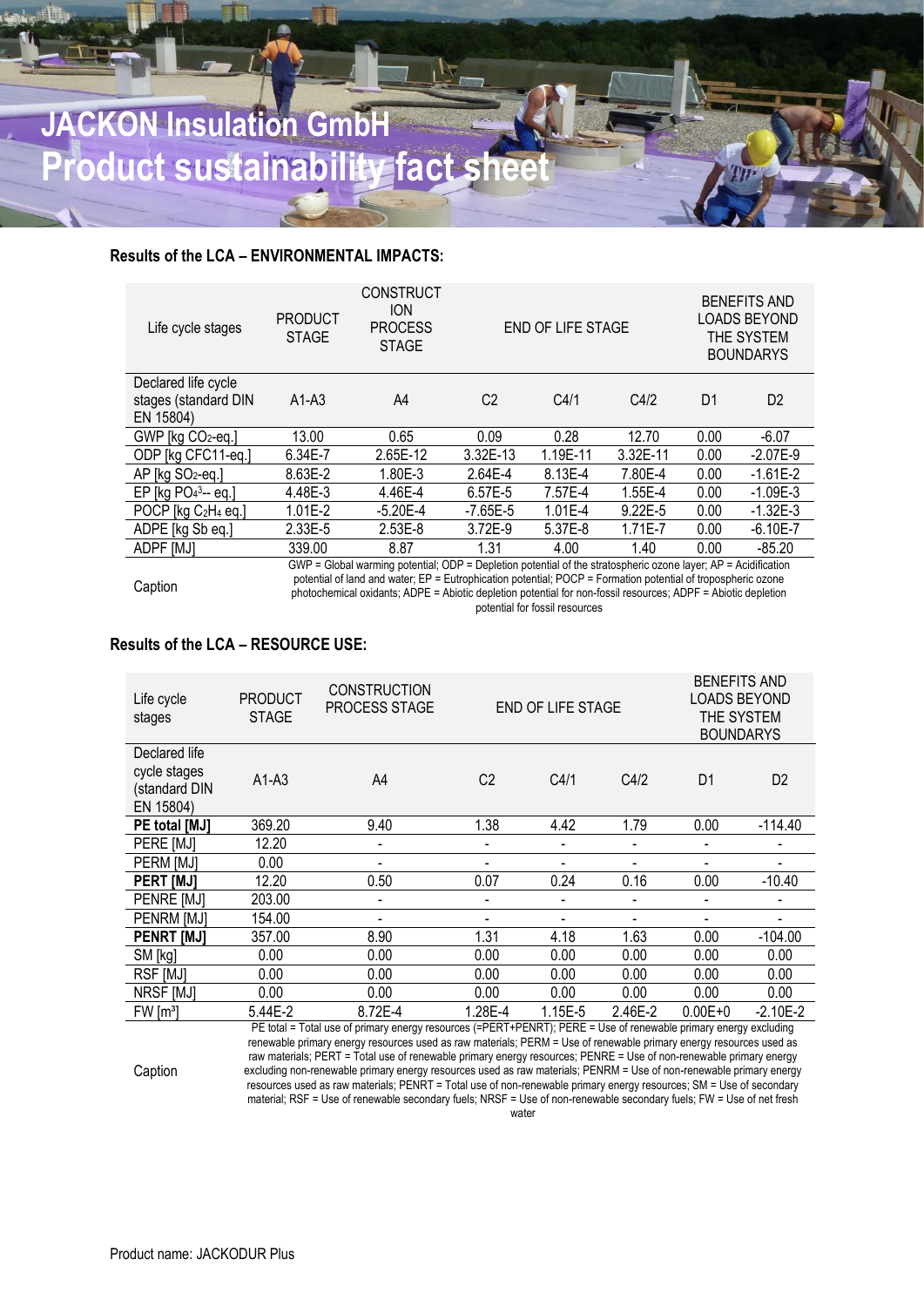# **JACKON** Insulation Gm **Product sustainability fact she**

### **Results of the LCA – OUTPUT FLOWS AND WASTE CATEGORIES:**

| Life cycle<br>stages                                        | <b>PRODUCT</b><br><b>STAGE</b> | <b>CONSTRUCTION</b><br><b>PROCESS STAGE</b>                                                                  |                | END OF LIFE STAGE |             | <b>BENEFITS AND</b> | LOADS BEYOND THE<br><b>SYSTEM BOUNDARYS</b> |
|-------------------------------------------------------------|--------------------------------|--------------------------------------------------------------------------------------------------------------|----------------|-------------------|-------------|---------------------|---------------------------------------------|
| Declared life<br>cycle stages<br>(standard DIN<br>EN 15804) | $A1-A3$                        | A4                                                                                                           | C <sub>2</sub> | C4/1              | C4/2        | D <sub>1</sub>      | D <sub>2</sub>                              |
| HWD [kg]                                                    | 3.56E-5                        | 4.22E-6                                                                                                      | 6.22E-7        | 7.81E-7           | $5.00E - 6$ | $0.00E + 0$         | $-2.98E - 5$                                |
| NHWD [kg]                                                   | 5.49E-2                        | 1.27E-3                                                                                                      | 1.86E-4        | 3.83E+0           | 8.79E-2     | $0.00E + 0$         | $-3.09E - 2$                                |
| RWD [kg]                                                    | 5.76E-3                        | 1.22E-5                                                                                                      | 1.79E-6        | 6.87E-5           | 9.48E-5     | $0.00E + 0$         | $-7.41E-3$                                  |
| CRU [kg]                                                    | 0.00                           | 0.00                                                                                                         | 0.00           | 0.00              | 0.00        |                     | -                                           |
| MFR [kg]                                                    | 0.00                           | 0.00                                                                                                         | 0.00           | 0.00              | 0.00        |                     |                                             |
| MER [kg]                                                    | 0.00                           | 0.00                                                                                                         | 0.00           | 0.00              | 0.00        |                     |                                             |
| EEE [MJ]                                                    | 0.00                           | 0.00                                                                                                         | 0.00           | 0.00              | 0.00        | 0.00                | 20.50                                       |
| EET [MJ]                                                    | 0.00                           | 0.00                                                                                                         | 0.00           | 0.00              | 0.00        | 0.00                | 49.00                                       |
|                                                             |                                | HWD = Hazardous waste disposed; NHWD = Non-hazardous waste disposed; RWD = Radioactive waste disposed; CRU = |                |                   |             |                     |                                             |

Caption

HWD = Hazardous waste disposed; NHWD = Non-hazardous waste disposed; RWD = Radioactive waste disposed; CRU = Components for re-use; MFR = Materials for recycling; MER = Materials for energy recovery; EE = Exported energy per energy carrier

## **Building product disclosure and optimization – sourcing of raw materials**

#### *Intent of this credit*

To encourage the use of products and materials for which life cycle information is available and that have environmentally, economically, and socially preferable life cycle impacts. To reward project teams for selecting products verified to have been extracted or sourced in a responsible manner.

Product information for the declared product within this credit:

| Option 1. raw material source and extraction reporting        |                                                 |
|---------------------------------------------------------------|-------------------------------------------------|
| Third-party verified corporate sustainability report (CSR)?   | no                                              |
| Link to download the report                                   |                                                 |
| Option 2. leadership extraction practices (1 point)           | Description / Unit                              |
| Participation in an extended producer responsibility program? | no                                              |
| Bio-based products meet the Sustainable Agriculture Network's | not applicable                                  |
| Sustainable Agriculture Standard?                             |                                                 |
| Wood products certified by the Forest Stewardship Council or  | not applicable                                  |
| USGBC-approved equivalent?                                    |                                                 |
| Materials reuse                                               | Recovered XPS boards from mechanically          |
|                                                               | fixed applications can be reused for insulation |
|                                                               | of basement walls and foundations               |
| Postconsumer recycled content                                 | 0%                                              |
| Preconsumer recycled content                                  | 20 % (grinded XPS-foam offcuts)                 |

### **Building product disclosure and optimization – material ingredients**

#### *Intent of this credit*

To encourage the use of products and materials for which life-cycle information is available and that have environmentally, economically, and socially preferable life-cycle impacts. To reward project teams for selecting products for which the chemical ingredients in the product are inventoried using an accepted methodology and for selecting products verified to minimize the use and generation of harmful substances. To reward raw material manufacturers who produce products verified to have improved life-cycle impacts.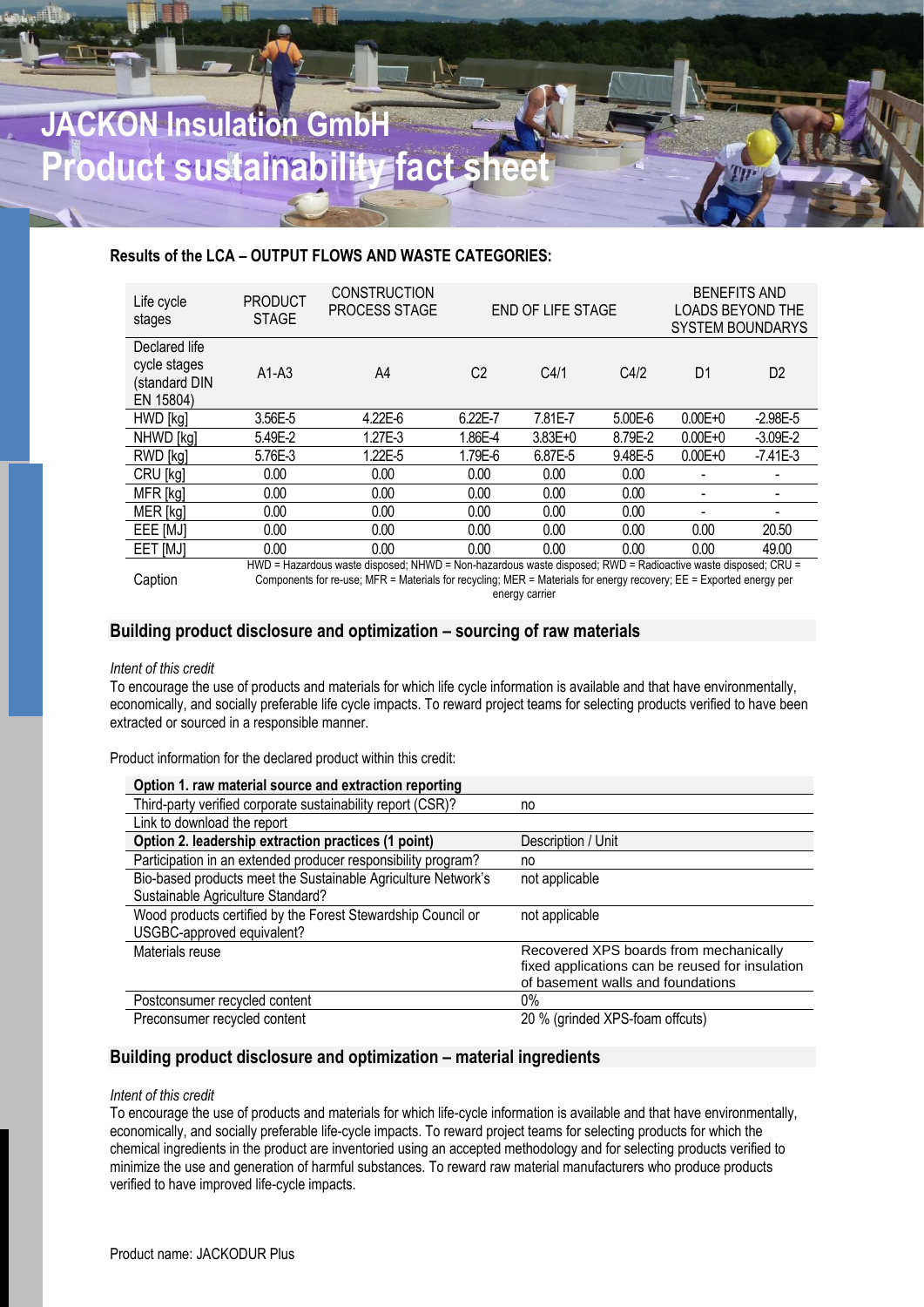

Product information for the declared product within this credit:

| Type of reporting       | Certification program (e.g. Green screen, cradle<br>to cradle version/level, REACH) | Value/Comment                 |
|-------------------------|-------------------------------------------------------------------------------------|-------------------------------|
| Option 1: material      | <b>Health Product Declaration</b>                                                   | no                            |
| ingredient reporting    | Manufacturer Inventory                                                              | ves                           |
|                         | GreenScreen v1.2 Benchmark                                                          | no                            |
|                         | <b>Cradle to Cradle Certified</b>                                                   | no                            |
| Option 2: Material      | International Alternative Compliance Path -                                         | The foam does not contain     |
| ingredient optimization | <b>REACH Optimization</b>                                                           | Hexabromocyclododecane (HBCD; |
|                         |                                                                                     | CAS 25637-99-4) nor any other |
|                         |                                                                                     | /REACH/ SVHC.                 |
|                         | USGBC approved program                                                              | no                            |

Option 3: Product Manufacturer Supply Chain Optimization

# Indoor Environmental Quality (IEQ)

#### Summary

Indoor environmental quality credits promote better indoor air quality and access to daylight and views.

## **Low-emitting materials**

#### *Intent of this credit*

To reduce concentrations of chemical contaminants that can damage air quality, human health, productivity, and the environment.

Product information for the declared product within this credit:

| Item                                 | Value                         | Unit                                                                                                                                                                                                                  |
|--------------------------------------|-------------------------------|-----------------------------------------------------------------------------------------------------------------------------------------------------------------------------------------------------------------------|
| Test institute / organization (Name) | <b>TÜV Rheinland, Germany</b> |                                                                                                                                                                                                                       |
|                                      | in March 2015                 |                                                                                                                                                                                                                       |
| Test report No.                      | 21230643001                   |                                                                                                                                                                                                                       |
| VOC content                          | 0                             | g/l                                                                                                                                                                                                                   |
| Test method applied                  | <b>DIN EN ISO 16000-</b>      |                                                                                                                                                                                                                       |
| Applicable regulation                | French VOC labeling           |                                                                                                                                                                                                                       |
|                                      | regulation                    |                                                                                                                                                                                                                       |
| Regulation requirements met          | ۷                             | The emission testing meets the<br>requirements of the AgBB/DIBt<br>method. JACKODUR Plus complies<br>with the requirements of DIBt<br>(October 2008) and AgBB (May<br>2010) for the use in the indoor<br>environment. |
| TVOC (14 days)                       | Λ                             | $\mu$ g/m <sup>3</sup> TVOC (C6 – C16)                                                                                                                                                                                |
| Criteria                             | AgBB, DIBt                    |                                                                                                                                                                                                                       |